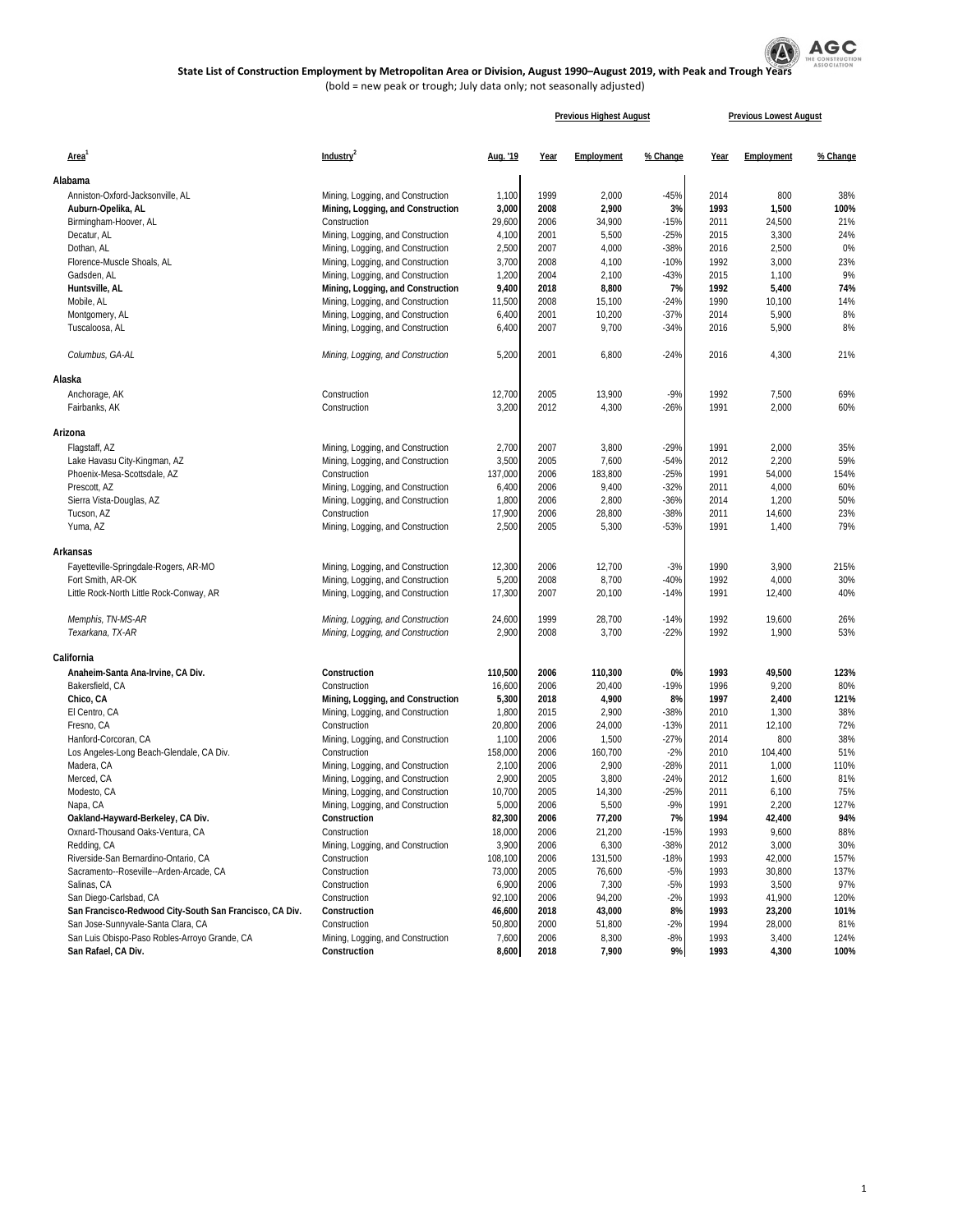

|                                                                                         |                                                                        |                   | <b>Previous Highest August</b> |                   |                  | <b>Previous Lowest August</b> |                  |              |
|-----------------------------------------------------------------------------------------|------------------------------------------------------------------------|-------------------|--------------------------------|-------------------|------------------|-------------------------------|------------------|--------------|
| Santa Cruz-Watsonville, CA                                                              | Mining, Logging, and Construction                                      | 4,700             | 2006                           | 6,100             | $-23%$           | 1993                          | 3,000            | 57%          |
| Santa Maria-Santa Barbara, CA                                                           | Construction                                                           | 9,600             | 2007                           | 10,800            | $-11%$           | 1994                          | 5,400            | 78%          |
| Santa Rosa, CA                                                                          | Construction                                                           | 16,800            | 2018                           | 15,900            | 6%               | 1993                          | 8,000            | 110%         |
| Stockton-Lodi, CA                                                                       | Construction<br>Construction                                           | 14,200            | 2005<br>2005                   | 17,600            | $-19%$<br>$-18%$ | 1993<br>1993                  | 6,700            | 112%<br>92%  |
| Vallejo-Fairfield, CA<br>Visalia-Porterville, CA                                        | Mining, Logging, and Construction                                      | 11,700<br>6,400   | 2006                           | 14,300<br>8,700   | $-26%$           | 2010                          | 6,100<br>4,000   | 60%          |
| Yuba City, CA                                                                           | Mining, Logging, and Construction                                      | 3,000             | 2006                           | 3,100             | $-3%$            | 2013                          | 1,600            | 88%          |
|                                                                                         |                                                                        |                   |                                |                   |                  |                               |                  |              |
| Colorado                                                                                |                                                                        |                   |                                |                   |                  |                               |                  |              |
| Boulder, CO                                                                             | Mining, Logging, and Construction                                      | 6,200             | 2001                           | 7,900             | $-22%$           | 1990                          | 3,700            | 68%          |
| Colorado Springs, CO                                                                    | Mining, Logging, and Construction                                      | 19,500            | 2018                           | 18,500            | 5%               | 1990                          | 7,200            | 171%         |
| Denver-Aurora-Lakewood, CO<br>Fort Collins, CO                                          | Mining, Logging, and Construction<br>Mining, Logging, and Construction | 112,900<br>12,500 | 2018<br>2018                   | 110,600<br>12,000 | 2%<br>4%         | 1990<br>1990                  | 46,100<br>4,400  | 145%<br>184% |
| Grand Junction, CO                                                                      | Mining, Logging, and Construction                                      | 7,400             | 2008                           | 10,700            | $-31%$           | 1992                          | 2,300            | 222%         |
| Greeley, CO                                                                             | Mining, Logging, and Construction                                      | 20,500            | 2018                           | 20,400            | 0%               | 1990                          | 3,300            | 521%         |
| Pueblo, CO                                                                              | Mining, Logging, and Construction                                      | 3,700             | 2007                           | 4,400             | $-16%$           | 1990                          | 1,900            | 95%          |
| Connecticut                                                                             |                                                                        |                   |                                |                   |                  |                               |                  |              |
| Bridgeport-Stamford-Norwalk, CT NECTA                                                   | Mining, Logging, and Construction                                      | 14,100            | 2007                           | 16,200            | $-13%$           | 1993                          | 11,600           | 22%          |
| Hartford-West Hartford-East Hartford, CT NECTA                                          | Mining, Logging, and Construction                                      | 19,300            | 1990                           | 24,800            | $-22%$           | 2010                          | 18,200           | 6%           |
| New Haven, CT NECTA                                                                     | Mining, Logging, and Construction                                      | 12,100            | 1990                           | 15,900            | $-24%$           | 2010                          | 9,400            | 29%          |
| Norwich-New London-Westerly, CT-RI NECTA                                                | Mining, Logging, and Construction                                      | 4,300             | 2001                           | 5,200             | $-17%$           | 2012                          | 3,600            | 19%          |
| Waterbury, CT NECTA                                                                     | Mining, Logging, and Construction                                      | 3,300             | 2007                           | 3,500             | $-6%$            | 2010                          | 2,400            | 38%          |
| Springfield, MA-CT NECTA                                                                | Mining, Logging, and Construction                                      | 13,700            | 2017                           | 12,700            | 8%               | 1992                          | 8,300            | 65%          |
| Worcester, MA-CT NECTA                                                                  | Mining, Logging, and Construction                                      | 12,400            | 2004                           | 12,700            | $-2%$            | 1991                          | 6,900            | 80%          |
|                                                                                         |                                                                        |                   |                                |                   |                  |                               |                  |              |
| Delaware                                                                                |                                                                        |                   |                                |                   |                  |                               |                  |              |
| Dover, DF<br>Wilmington, DE-MD-NJ Div.                                                  | Mining, Logging, and Construction<br>Mining, Logging, and Construction | 2,700<br>18,400   | 2006<br>2006                   | 3,800<br>23,100   | $-29%$<br>$-20%$ | 2011<br>2011                  | 2,100<br>15,500  | 29%<br>19%   |
|                                                                                         |                                                                        |                   |                                |                   |                  |                               |                  |              |
| Salisbury, MD-DE                                                                        | Mining, Logging, and Construction                                      | 9,600             | 2006                           | 12,900            | $-26%$           | 2012                          | 6,900            | 39%          |
| <b>District of Columbia</b>                                                             |                                                                        |                   |                                |                   |                  |                               |                  |              |
| Washington, DC                                                                          | Mining, Logging, and Construction                                      | 16,100            | 2018                           | 15,700            | 3%               | 1993                          | 8,500            | 89%          |
| Florida                                                                                 |                                                                        |                   |                                |                   |                  |                               |                  |              |
| Cape Coral-Fort Myers, FL                                                               | Mining, Logging, and Construction                                      | 33,700            | 2006                           | 38,500            | $-12%$           | 1992                          | 10,800           | 212%         |
| Crestview-Fort Walton Beach-Destin, FL                                                  | Mining, Logging, and Construction                                      | 7,100             | 2006                           | 10,100            | $-30%$           | 1991                          | 3,600            | 97%          |
| Deltona-Daytona Beach-Ormond Beach, FL                                                  | Mining, Logging, and Construction                                      | 15,300            | 2006                           | 18,200            | $-16%$           | 1992                          | 8,000            | 91%          |
| Fort Lauderdale-Pompano Beach-Deerfield Beach, FL Div.                                  | Construction                                                           | 47,300            | 2006                           | 62,100            | $-24%$           | 1992                          | 27,900           | 70%          |
| Gainesville, FL                                                                         | Mining, Logging, and Construction                                      | 6,100             | 2006                           | 6,700             | $-9%$            | 1992                          | 3,400            | 79%          |
| Jacksonville, FL<br>Lakeland-Winter Haven, FL                                           | Construction<br>Mining, Logging, and Construction                      | 48,600<br>14,400  | 2006<br>2006                   | 51,400<br>17,500  | $-5%$<br>$-18%$  | 1993<br>2011                  | 24,000<br>10,300 | 103%<br>40%  |
| Miami-Miami Beach-Kendall, FL Div.                                                      | Construction                                                           | 54,500            | 2007                           | 56,400            | $-3%$            | 2011                          | 30,900           | 76%          |
| Naples-Immokalee-Marco Island, FL                                                       | Mining, Logging, and Construction                                      | 19,600            | 2006                           | 24,500            | $-20%$           | 1992                          | 5,900            | 232%         |
| North Port-Sarasota-Bradenton, FL                                                       | Mining, Logging, and Construction                                      | 27,600            | 2006                           | 32,400            | $-15%$           | 1992                          | 13,800           | 100%         |
| Ocala, FL                                                                               | Mining, Logging, and Construction                                      | 8,400             | 2006                           | 13,100            | $-36%$           | 1993                          | 5,000            | 68%          |
| Orlando-Kissimmee-Sanford, FL                                                           | Construction                                                           | 89,500            | 2006                           | 91,900            | $-3%$            | 1992                          | 36,400           | 146%         |
| Palm Bay-Melbourne-Titusville, FL                                                       | Mining, Logging, and Construction                                      | 15,700<br>5,700   | 2006<br>2006                   | 18,300<br>8,400   | $-14%$<br>$-32%$ | 2011<br>1991                  | 8,200<br>2,900   | 91%<br>97%   |
| Panama City, FL<br>Pensacola-Ferry Pass-Brent, FL                                       | Mining, Logging, and Construction<br>Mining, Logging, and Construction | 12,100            | 2006                           | 15,600            | $-22%$           | 1992                          | 8,200            | 48%          |
| Port St. Lucie, FL                                                                      | Mining, Logging, and Construction                                      | 12,800            | 2006                           | 16,100            | -20%             | 2011                          | 7,200            | 78%          |
| Punta Gorda, FL                                                                         | Mining, Logging, and Construction                                      | 4,700             | 2006                           | 6,000             | $-22%$           | 2012                          | 2,500            | 88%          |
| Sebastian-Vero Beach, FL                                                                | Mining, Logging, and Construction                                      | 4,600             | 2005                           | 6,000             | $-23%$           | 2010                          | 2,700            | 70%          |
| Tallahassee, FL                                                                         | Mining, Logging, and Construction                                      | 9,000             | 2006                           | 9,900             | $-9%$            | 2012                          | 6,100            | 48%          |
| Tampa-St. Petersburg-Clearwater, FL<br>West Palm Beach-Boca Raton-Delray Beach, FL Div. | Construction<br>Construction                                           | 84,000<br>39,900  | 2006<br>2006                   | 95,000<br>50,500  | $-12%$<br>$-21%$ | 1992<br>1992                  | 47,000<br>22,000 | 79%<br>81%   |
|                                                                                         |                                                                        |                   |                                |                   |                  |                               |                  |              |
| Georgia                                                                                 |                                                                        |                   |                                |                   |                  |                               |                  |              |
| Atlanta-Sandy Springs-Roswell, GA                                                       | Construction                                                           | 133,700           | 2006                           | 141,700           | $-6%$            | 1992                          | 67,600           | 98%          |
| Augusta-Richmond County, GA-SC                                                          | Mining, Logging, and Construction                                      | 17,700            | 1990                           | 17,800            | $-1%$            | 2009                          | 11,500           | 54%          |
| Columbus, GA-AL<br>Savannah, GA                                                         | Mining, Logging, and Construction<br>Mining, Logging, and Construction | 5,200<br>8,800    | 2001<br>1990                   | 6,800<br>11,700   | $-24%$<br>$-25%$ | 2016<br>2013                  | 4,300<br>5,500   | 21%<br>60%   |
| Chattanooga, TN-GA                                                                      | Mining, Logging, and Construction                                      | 11,900            | 2006                           | 11,500            | 3%               | 1992                          | 7,300            | 63%          |
|                                                                                         |                                                                        |                   |                                |                   |                  |                               |                  |              |
| Hawaii<br>Kahului-Wailuku-Lahaina, HI                                                   | Mining, Logging, and Construction                                      | 4,300             | 2007                           | 5,100             | $-16%$           | 1995                          | 2,200            | 95%          |
| Urban Honolulu, HI                                                                      | Mining, Logging, and Construction                                      | 27,300            | 2016                           | 28,700            | $-5%$            | 1999                          | 16,800           | 63%          |
| Idaho                                                                                   |                                                                        |                   |                                |                   |                  |                               |                  |              |
| Boise City, ID                                                                          | Mining, Logging, and Construction                                      | 25,600            | 2006                           | 26,200            | $-2%$            | 1990                          | 6,900            | 271%         |
| Coeur d'Alene, ID                                                                       | Construction                                                           | 6,100             | 2007                           | 6,700             | $-9%$            | 1990                          | 1,800            | 239%         |
| Idaho Falls, ID<br>Lewiston, ID-WA                                                      | Mining, Logging, and Construction<br>Construction                      | 4,500             | 2007                           | 5,400             | $-17%$           | 1990                          | 2,600            | 73%          |
| Pocatello, ID                                                                           | Mining, Logging, and Construction                                      | 1,700<br>2,000    | 2018<br>2007                   | 1,600<br>2,300    | 6%<br>$-13%$     | 1990<br>1991                  | 800<br>1,100     | 113%<br>82%  |
|                                                                                         |                                                                        |                   |                                |                   |                  |                               |                  |              |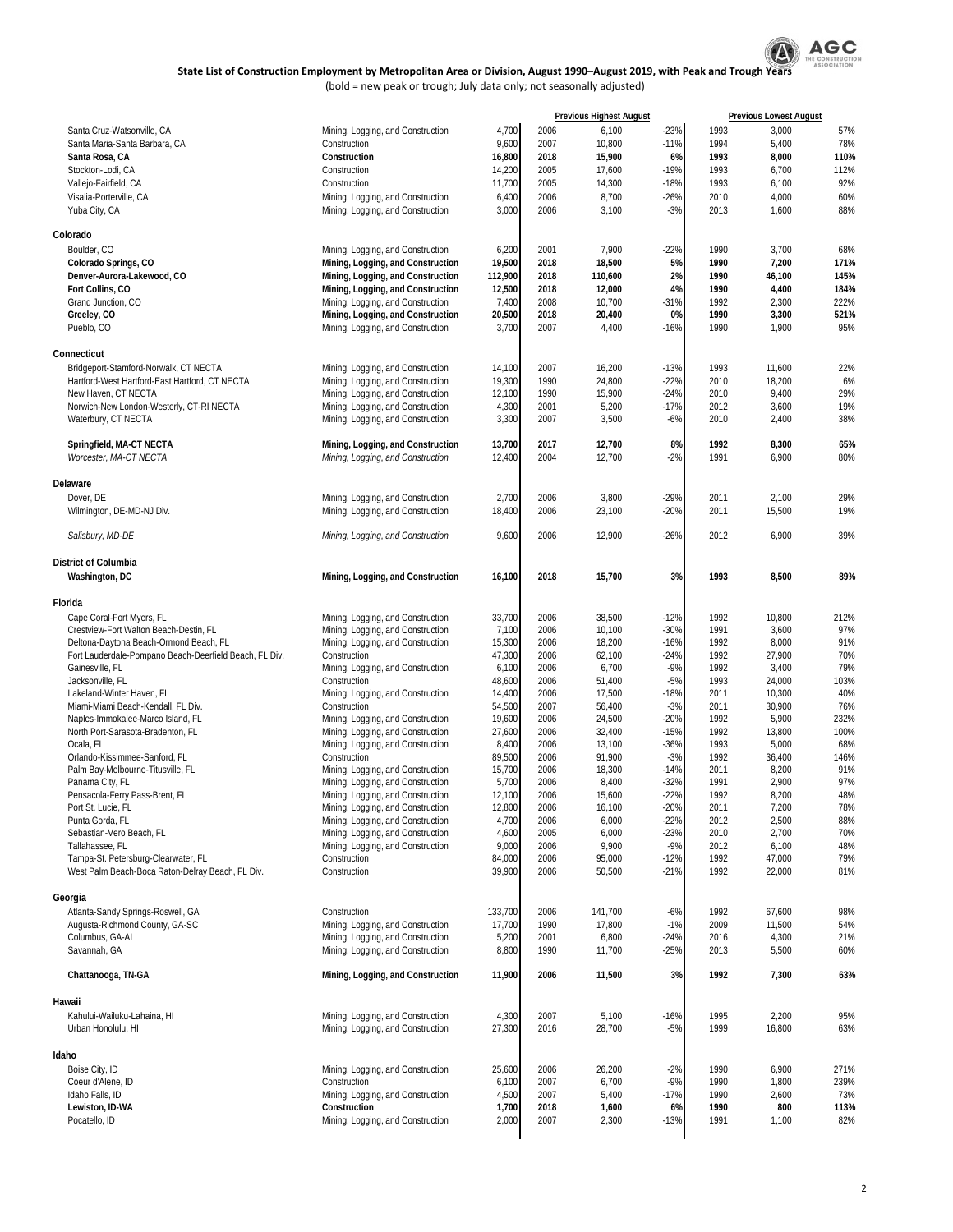

|                                                         |                                                                        |                |              | <b>Previous Highest August</b> |        |              | <b>Previous Lowest August</b> |              |
|---------------------------------------------------------|------------------------------------------------------------------------|----------------|--------------|--------------------------------|--------|--------------|-------------------------------|--------------|
| Logan, UT-ID                                            | Mining, Logging, and Construction                                      | 3,600          | 2007         | 3,600                          | 0%     | 1990         | 900                           | 300%         |
|                                                         |                                                                        |                |              |                                |        |              |                               |              |
| Illinois                                                |                                                                        |                |              |                                |        |              |                               |              |
|                                                         |                                                                        |                |              |                                |        |              |                               |              |
| Bloomington, IL                                         | Mining, Logging, and Construction                                      | 3,000          | 1999         | 4,500                          | $-33%$ | 1990         | 2,300                         | 30%          |
| Champaign-Urbana, IL                                    | Mining, Logging, and Construction                                      | 4,100          | 2003         | 5,200                          | $-21%$ | 1990         | 3,200                         | 28%          |
| Chicago-Naperville-Arlington Heights, IL Div.           | Construction                                                           | 138,700        | 2003         | 173,000                        | $-20%$ | 2012         | 112,900                       | 23%          |
| Danville, IL                                            | Mining, Logging, and Construction                                      | 600            | 1994         | 1,600                          | $-63%$ | 2018         | 600                           | 0%           |
| Davenport-Moline-Rock Island, IA-IL                     | Mining, Logging, and Construction                                      | 12,000         | 1999         | 11,000                         | 9%     | 1991         | 7,600                         | 58%          |
| Decatur, IL                                             | Mining, Logging, and Construction                                      | 3,300          | 2008         | 4,200                          | $-21%$ | 1993         | 2,900                         | 14%          |
| Elgin, IL Div.                                          | Construction                                                           | 15,900         | 2006         | 20,100                         | $-21%$ | 2010         | 10,900                        | 46%          |
| Kankakee, IL                                            | Mining, Logging, and Construction                                      | 1,400          | 1999         | 2,200                          | $-36%$ | 2012         | 1,300                         | 8%           |
| Lake County-Kenosha County, IL-WI Div.                  | Construction                                                           | 17,600         | 2006         | 22,000                         | $-20%$ | 2012         | 12,100                        | 45%          |
| Peoria, IL                                              | Mining, Logging, and Construction                                      | 8,300          | 2008         | 10,400                         | $-20%$ | 1992         | 7,600                         | 9%           |
| Rockford, IL                                            | Mining, Logging, and Construction                                      | 6,100          | 2006         | 9,100                          | $-33%$ | 2012         | 4,800                         | 27%          |
|                                                         |                                                                        |                |              |                                |        |              |                               |              |
| Springfield, IL                                         | Mining, Logging, and Construction                                      | 4,300          | 2001         | 6,700                          | $-36%$ | 2018         | 4,300                         | 0%           |
| St. Louis, MO-IL                                        | Mining, Logging, and Construction                                      | 76,600         | 2007         | 86,000                         | $-11%$ | 1990         | 54,200                        | 41%          |
| Indiana                                                 |                                                                        |                |              |                                |        |              |                               |              |
|                                                         |                                                                        |                |              |                                |        |              |                               |              |
| Bloomington, IN                                         | Mining, Logging, and Construction                                      | 3,100          | 2000         | 4,200                          | $-26%$ | 2013         | 2,300                         | 35%          |
| Columbus, IN                                            | Mining, Logging, and Construction                                      | 2,100          | 1997         | 2,300                          | $-9%$  | 1991         | 1,400                         | 50%          |
| Elkhart-Goshen, IN                                      | Mining, Logging, and Construction                                      | 4,400          | 2004         | 5,400                          | $-19%$ | 2013         | 3,000                         | 47%          |
| Evansville, IN-KY                                       | Mining, Logging, and Construction                                      | 9,800          | 2001         | 12,100                         | $-19%$ | 2012         | 9,200                         | 7%           |
| Fort Wayne, IN                                          | Mining, Logging, and Construction                                      | 11,500         | 2000         | 13,000                         | $-12%$ | 1991         | 9,400                         | 22%          |
| Gary, IN Div.                                           | Construction                                                           | 18,500         | 2012         | 22,200                         | $-17%$ | 2009         | 15,500                        | 19%          |
| Indianapolis-Carmel-Anderson, IN                        | Construction                                                           | 54,800         | 2007         | 58,000                         | $-6%$  | 2010         | 42,200                        | 30%          |
| Kokomo, IN                                              | Mining, Logging, and Construction                                      | 1,200          | 1997         | 1,800                          | $-33%$ | 2010         | 800                           | 50%          |
| Lafayette-West Lafayette, IN                            | Mining, Logging, and Construction                                      | 3,800          | 2002         | 4,300                          | $-12%$ | 2011         | 2,700                         | 41%          |
|                                                         |                                                                        |                |              |                                |        |              |                               |              |
| Michigan City-La Porte, IN                              | Mining, Logging, and Construction                                      | 2,300          | 2001         | 2,900                          | $-21%$ | 1993         | 1,800                         | 28%          |
| Muncie, IN                                              | Mining, Logging, and Construction                                      | 1,800          | 1994         | 3,000                          | $-40%$ | 2013         | 1,500                         | 20%          |
| South Bend-Mishawaka, IN-MI                             | Mining, Logging, and Construction                                      | 6,800          | 1999         | 8,700                          | $-22%$ | 2013         | 4,700                         | 45%          |
| Terre Haute, IN                                         | Mining, Logging, and Construction                                      | 3,900          | 2000         | 4,400                          | $-11%$ | 2009         | 3,300                         | 18%          |
| Cincinnati, OH-KY-IN                                    | Mining, Logging, and Construction                                      | 51,000         | 2005         | 54,900                         | $-7%$  | 2010         | 38,300                        | 33%          |
| Louisville/Jefferson County, KY-IN                      | Mining, Logging, and Construction                                      | 32,600         | 2005         | 34,300                         | $-5%$  | 1991         | 24,400                        | 34%          |
|                                                         |                                                                        |                |              |                                |        |              |                               |              |
| lowa                                                    |                                                                        |                |              |                                |        |              |                               |              |
| Cedar Rapids, IA                                        | Mining, Logging, and Construction                                      | 9,000          | 2008         | 9,800                          | $-8%$  | 1992         | 5,900                         | 53%          |
| Des Moines-West Des Moines, IA                          | Mining, Logging, and Construction                                      | 23,200         | 2018         | 22,100                         | 5%     | 1990         | 9,700                         | 139%         |
|                                                         |                                                                        |                |              |                                |        |              |                               |              |
| Davenport-Moline-Rock Island, IA-IL                     | Mining, Logging, and Construction                                      | 12,000         | 1999         | 11,000                         | 9%     | 1991         | 7,600                         | 58%          |
| Omaha-Council Bluffs, NE-IA                             | Mining, Logging, and Construction                                      | 34,400         | 2018         | 30,100                         | 14%    | 1990         | 13,900                        | 147%         |
|                                                         |                                                                        |                |              |                                |        |              |                               |              |
| Kansas                                                  |                                                                        |                |              |                                |        |              |                               |              |
| Kansas City, KS                                         |                                                                        | 22,700         | 2005         | 23,600                         | $-4%$  | 2011         | 16,800                        | 35%          |
|                                                         | Mining, Logging, and Construction                                      |                |              |                                |        |              |                               |              |
| Topeka, KS                                              | Mining, Logging, and Construction                                      | 5,900          | 2002         | 6,500                          | $-9%$  | 1990         | 4,300                         | 37%          |
| Wichita, KS                                             | Mining, Logging, and Construction                                      | 17,500         | 2008         | 17,900                         | $-2%$  | 1990         | 13,300                        | 32%          |
|                                                         |                                                                        |                |              |                                |        |              |                               |              |
| Kentucky                                                |                                                                        |                |              |                                |        |              |                               |              |
| Bowling Green, KY                                       | Mining, Logging, and Construction                                      | 3,500          | 1998         | 3,800                          | $-8%$  | 1991         | 2,400                         | 46%          |
| Elizabethtown-Fort Knox, KY                             | Mining, Logging, and Construction                                      | 2,000          | 2006         | 3,200                          | $-38%$ | 2017         | 1,900                         | 5%           |
| Lexington-Fayette, KY                                   | Mining, Logging, and Construction                                      | 13,400         | 2001         | 14,300                         | $-6%$  | 2010         | 10,300                        | 30%          |
|                                                         | Mining, Logging, and Construction                                      | 32,600         | 2005         | 34,300                         | $-5%$  | 1991         | 24,400                        | 34%          |
| Louisville/Jefferson County, KY-IN<br>Owensboro, KY     | Mining, Logging, and Construction                                      | 2,600          | 1997         | 4,600                          | $-43%$ | 2010         | 2,400                         | 8%           |
|                                                         |                                                                        |                |              |                                |        |              |                               |              |
|                                                         |                                                                        |                |              |                                |        |              |                               |              |
| Clarksville, TN-KY                                      | Mining, Logging, and Construction                                      | 3,400          | 2008         | 3,700                          | $-8%$  | 1994         | 2,100                         | 62%          |
| Cincinnati, OH-KY-IN                                    | Mining, Logging, and Construction                                      | 51,000         | 2005         | 54,900                         | $-7%$  | 2010         | 38,300                        | 33%          |
| Evansville, IN-KY                                       | Mining, Logging, and Construction                                      | 9,800          | 2001         | 12,100                         | $-19%$ | 2012         | 9,200                         | 7%           |
| Huntington-Ashland, WV-KY-OH                            | Mining, Logging, and Construction                                      | 8,500          | 2008         | 12,800                         | $-34%$ | 2016         | 8,000                         | 6%           |
|                                                         |                                                                        |                |              |                                |        |              |                               |              |
| Louisiana                                               |                                                                        |                |              |                                |        |              |                               |              |
| Baton Rouge, LA                                         | Construction                                                           | 52,400         | 2018         | 55,000                         | $-5%$  | 2005         | 36,400                        | 44%          |
| Houma-Thibodaux, LA                                     | Construction                                                           | 4,700          | 2010         | 5,800                          | $-19%$ | 2016         | 4,500                         | 4%           |
| Lafayette, LA                                           | Construction                                                           | 9,700          | 2008         | 13,100                         | $-26%$ | 2016         | 9,900                         | $-2%$        |
| Lake Charles, LA                                        | Construction                                                           | 26,500         | 2017         | 28,100                         | $-6%$  | 2010         | 7,800                         | 240%         |
|                                                         |                                                                        |                |              |                                |        |              |                               |              |
| New Orleans-Metairie, LA<br>Shreveport-Bossier City, LA | Construction<br>Construction                                           | 32,700         | 2008<br>2010 | 33,700<br>10,900               | $-3%$  | 2017<br>2018 | 29,600                        | 10%<br>$-4%$ |
|                                                         |                                                                        | 7,700          |              |                                | $-29%$ |              | 8,000                         |              |
|                                                         |                                                                        |                |              |                                |        |              |                               |              |
| Maine                                                   |                                                                        |                |              |                                |        |              |                               |              |
| Bangor, ME NECTA                                        | Construction                                                           | 3,700          | 2018         | 3,500                          | 6%     | 1997         | 2,300                         | 61%          |
| Lewiston-Auburn, ME NECTA                               | Mining, Logging, and Construction                                      | 3,000          | 2006         | 3,000                          | 0%     | 1993         | 1,800                         | 67%          |
| Portland-South Portland, ME NECTA                       | Mining, Logging, and Construction                                      | 11,200         | 2006         | 10,900                         | 3%     | 1993         | 6,600                         | 70%          |
| Dover-Durham, NH-ME NECTA                               |                                                                        |                | 2003         |                                | $-14%$ | 1993         |                               | 73%          |
| Portsmouth, NH-ME NECTA                                 | Mining, Logging, and Construction<br>Mining, Logging, and Construction | 1,900<br>2,800 | 2005         | 2,200<br>2,800                 | 0%     | 1992         | 1,100<br>1,700                | 65%          |
|                                                         |                                                                        |                |              |                                |        |              |                               |              |
| Maryland                                                |                                                                        |                |              |                                |        |              |                               |              |
| Baltimore-Columbia-Towson, MD                           | Mining, Logging, and Construction                                      | 84,500         | 2006         | 88,700                         | $-5%$  | 1992         | 59,300                        | 42%          |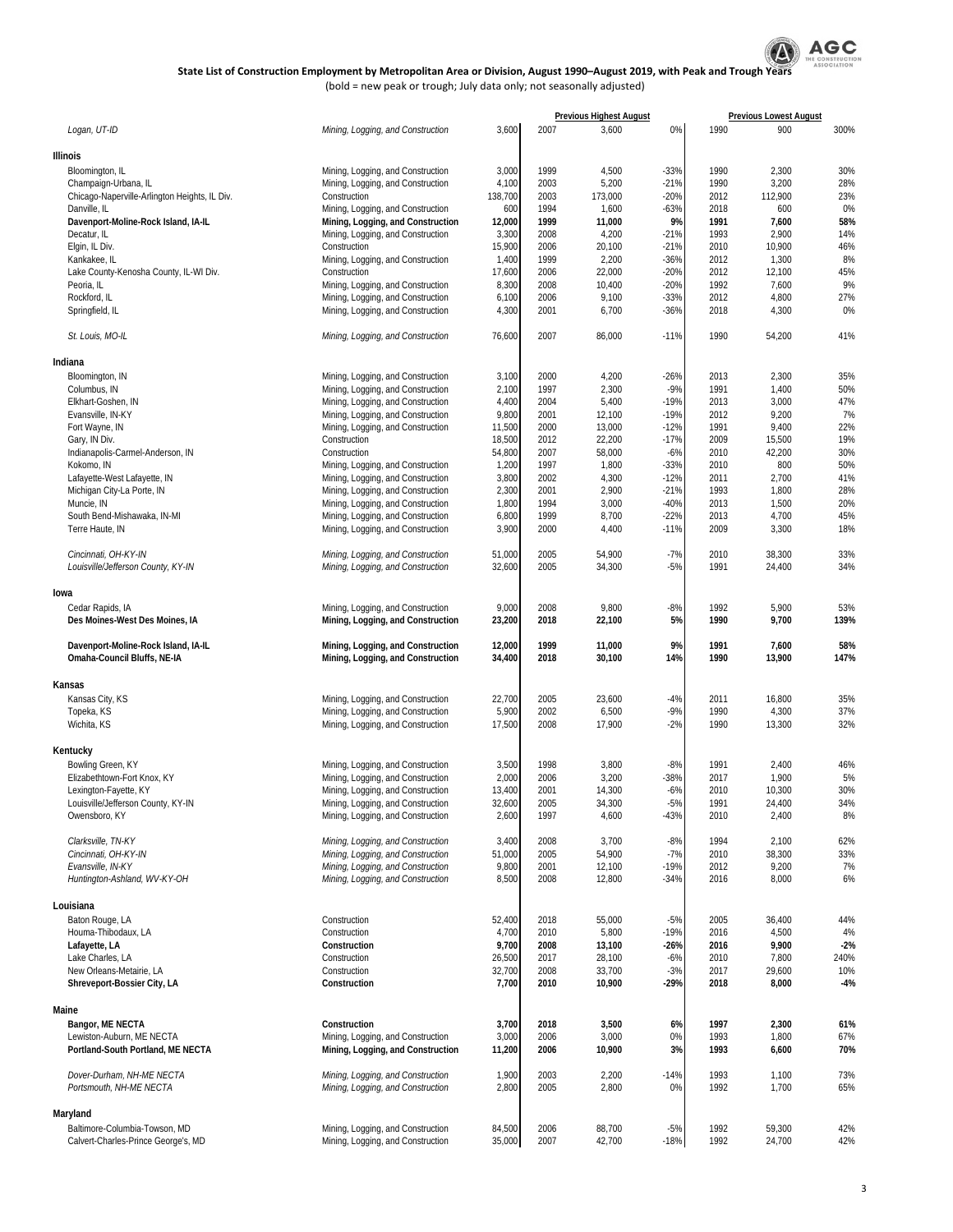

(bold = new peak or trough; July data only; not seasonally adjusted)

|                                                               |                                                                        |                 |              | <b>Previous Highest August</b> |                  |              | <b>Previous Lowest August</b> |             |
|---------------------------------------------------------------|------------------------------------------------------------------------|-----------------|--------------|--------------------------------|------------------|--------------|-------------------------------|-------------|
| Hagerstown-Martinsburg, MD-WV                                 | Mining, Logging, and Construction                                      | 4,900           | 2006         | 6,900                          | $-29%$           | 2014         | 4,100                         | 20%         |
| Salisbury, MD-DE                                              | Mining, Logging, and Construction                                      | 9,600           | 2006         | 12,900                         | $-26%$           | 2012         | 6,900                         | 39%         |
| Silver Spring-Frederick-Rockville, MD Div.                    | Mining, Logging, and Construction                                      | 34,300          | 2006         | 43,900                         | $-22%$           | 1993         | 28,000                        | 23%         |
| Wilmington, DE-MD-NJ Div.                                     | Mining, Logging, and Construction                                      | 18,400          | 2006         | 23,100                         | $-20%$           | 2011         | 15,500                        | 19%         |
| Massachusetts                                                 |                                                                        |                 |              |                                |                  |              |                               |             |
| Barnstable Town, MA NECTA                                     | Mining, Logging, and Construction                                      | 7,500           | 2018         | 7,000                          | 7%               | 1993         | 3,400                         | 121%        |
| Boston-Cambridge-Newton, MA NECTA Div.                        | Mining, Logging, and Construction                                      | 73,900          | 2018         | 74,100                         | 0%               | 1992         | 37,800                        | 96%         |
| Brockton-Bridgewater-Easton, MA NECTA Div.                    | Mining, Logging, and Construction                                      | 5,600           | 2018         | 5,600                          | 0%               | 1996         | 2,400                         | 133%        |
| Framingham, MA NECTA Div.                                     | Mining, Logging, and Construction                                      | 9,900           | 2017         | 10,000                         | $-1%$            | 1992         | 3,500                         | 183%        |
| Haverhill-Newburyport-Amesbury Town, MA-NH NECTA Div.         | Mining, Logging, and Construction                                      | 4,900           | 2018         | 5,100                          | $-4%$            | 1992         | 2,200                         | 123%        |
| Lawrence-Methuen Town-Salem, MA-NH NECTA Div.                 | Mining, Logging, and Construction                                      | 3,700           | 2018         | 3,600                          | 3%               | 2010         | 2,100                         | 76%         |
| Leominster-Gardner, MA NECTA                                  | Mining, Logging, and Construction                                      | 2,400           | 2005         | 2,500                          | -4%              | 1992         | 1,300                         | 85%         |
| Lowell-Billerica-Chelmsford, MA-NH NECTA Div.                 | Mining, Logging, and Construction                                      | 10,200          | 2017         | 9,800                          | 4%               | 1992         | 4,500                         | 127%        |
| Lynn-Saugus-Marblehead, MA NECTA Div.                         | Mining, Logging, and Construction                                      | 1,700           | 2018         | 1,600                          | 6%               | 1992         | 700                           | 143%        |
| New Bedford, MA NECTA<br>Peabody-Salem-Beverly, MA NECTA Div. | Mining, Logging, and Construction<br>Mining, Logging, and Construction | 2,700<br>3,800  | 2004<br>2018 | 3,300<br>3,500                 | $-18%$<br>9%     | 1991<br>1992 | 1,600<br>1,700                | 69%<br>124% |
| Pittsfield, MA NECTA                                          | Mining, Logging, and Construction                                      | 2,300           | 2006         | 2,800                          | $-18%$           | 1995         | 1,600                         | 44%         |
| Springfield, MA-CT NECTA                                      | Mining, Logging, and Construction                                      | 13,700          | 2017         | 12,700                         | 8%               | 1992         | 8,300                         | 65%         |
| Taunton-Middleborough-Norton, MA NECTA Div.                   | Mining, Logging, and Construction                                      | 3,600           | 2017         | 3,700                          | $-3%$            | 1991         | 1,400                         | 157%        |
| Worcester, MA-CT NECTA                                        | Mining, Logging, and Construction                                      | 12,400          | 2004         | 12,700                         | $-2\%$           | 1991         | 6,900                         | 80%         |
| Nashua, NH-MA NECTA Div.                                      | Mining, Logging, and Construction                                      | 6,000           | 2005         | 6,100                          | $-2%$            | 1992         | 3,100                         | 94%         |
| Providence-Warwick, RI-MA NECTA                               | Construction                                                           | 26,400          | 2006         | 30,700                         | $-14%$           | 1992         | 15,800                        | 67%         |
| Michigan                                                      |                                                                        |                 |              |                                |                  |              |                               |             |
| Ann Arbor, MI                                                 | Mining, Logging, and Construction                                      | 4,900           | 2001         | 7,200                          | $-32%$           | 2012         | 3,600                         | 36%         |
| Battle Creek, MI                                              | Mining, Logging, and Construction                                      | 1,800           | 2003         | 2,900                          | $-38%$           | 1990         | 1,500                         | 20%         |
| Bay City, MI                                                  | Mining, Logging, and Construction                                      | 1,400           | 2000         | 2,400                          | $-42%$           | 2016         | 1,100                         | 27%         |
| Detroit-Dearborn-Livonia, MI Div.                             | Mining, Logging, and Construction                                      | 25,500          | 2000         | 31,600                         | $-19%$           | 2009         | 18,100                        | 41%         |
| Flint. MI                                                     | Mining, Logging, and Construction                                      | 6,500           | 2001         | 8,900                          | $-27%$           | 2010         | 3,900                         | 67%         |
| Grand Rapids-Wyoming, MI                                      | Mining, Logging, and Construction                                      | 26,700          | 2001         | 28,400                         | $-6%$            | 2010         | 17,800                        | 50%         |
| Jackson, MI                                                   | Mining, Logging, and Construction                                      | 2,100           | 2000         | 3,400                          | $-38%$           | 2010         | 1,600                         | 31%         |
| Kalamazoo-Portage, MI                                         | Mining, Logging, and Construction                                      | 6,800           | 2002         | 7,800                          | $-13%$           | 1990         | 4,600                         | 48%         |
| Lansing-East Lansing, MI                                      | Mining, Logging, and Construction                                      | 9,000           | 2000         | 11,100                         | $-19%$           | 2010         | 6,100                         | 48%         |
| Monroe, MI                                                    | Mining, Logging, and Construction                                      | 2,300           | 2002         | 2,800                          | $-18%$           | 1993         | 1,100                         | 109%        |
| Muskegon, MI                                                  | Mining, Logging, and Construction                                      | 2,700           | 2000         | 3,400                          | $-21%$           | 2010         | 1,500                         | 80%         |
| Niles-Benton Harbor, MI                                       | Mining, Logging, and Construction                                      | 2,300           | 2000         | 2,700                          | $-15%$           | 2012         | 1,800                         | 28%         |
| Saginaw, MI<br>Warren-Troy-Farmington Hills, MI Div.          | Mining, Logging, and Construction<br>Mining, Logging, and Construction | 3,400<br>56,500 | 2001<br>2000 | 5,200<br>71,200                | $-35%$<br>$-21%$ | 2013<br>2009 | 2,800<br>36,900               | 21%<br>53%  |
| South Bend-Mishawaka, IN-MI                                   | Mining, Logging, and Construction                                      | 6,800           | 1999         | 8,700                          | $-22%$           | 2013         | 4,700                         | 45%         |
| Minnesota                                                     |                                                                        |                 |              |                                |                  |              |                               |             |
| Duluth, MN-WI                                                 | Mining, Logging, and Construction                                      | 11,000          | 2000         | 12,100                         | -9%              | 2009         | 7,800                         | 41%         |
| Minneapolis-St. Paul-Bloomington, MN-WI                       | Mining, Logging, and Construction                                      | 95,000          | 2005         | 98,000                         | $-3%$            | 1991         | 57,000                        | 67%         |
| Rochester, MN                                                 | Mining, Logging, and Construction                                      | 5,400           | 2004         | 5,800                          | $-7%$            | 1994         | 3,300                         | 64%         |
| St. Cloud, MN                                                 | Mining, Logging, and Construction                                      | 8,600           | 2018         | 7,800                          | 10%              | 1990         | 3,600                         | 139%        |
| Fargo, ND-MN                                                  | Mining, Logging, and Construction                                      | 9,700           | 2016         | 10,500                         | $-8%$            | 1990         | 4,400                         | 120%        |
| Grand Forks, ND-MN                                            | Mining, Logging, and Construction                                      | 3,300           | 2015         | 3,900                          | $-15%$           | 1991         | 1,900                         | 74%         |
| La Crosse-Onalaska, WI-MN                                     | Mining, Logging, and Construction                                      | 3,100           | 2001         | 3,300                          | $-6%$            | 1991         | 2,200                         | 41%         |
|                                                               |                                                                        |                 |              |                                |                  |              |                               |             |
| <b>Mississippi</b><br>Gulfport-Biloxi-Pascagoula, MS          |                                                                        |                 | 2007         | 10,900                         | $-35%$           | 1991         | 4,300                         | 65%         |
| Jackson, MS                                                   | Mining, Logging, and Construction<br>Construction                      | 7,100<br>9,600  | 2007         | 13,300                         | $-28%$           | 1991         | 8,000                         | 20%         |
| Memphis, TN-MS-AR                                             | Mining, Logging, and Construction                                      | 24,600          | 1999         | 28,700                         | $-14%$           | 1992         | 19,600                        | 26%         |
|                                                               |                                                                        |                 |              |                                |                  |              |                               |             |
| Missouri                                                      |                                                                        |                 |              |                                |                  |              |                               |             |
| Kansas City, MO                                               | Mining, Logging, and Construction                                      | 32,000          | 2006         | 32,300                         | $-1%$            | 1991         | 19,600                        | 63%         |
| Springfield, MO<br>St. Louis, MO-IL                           | Mining, Logging, and Construction<br>Mining, Logging, and Construction | 9,100<br>76,600 | 2007<br>2007 | 10,700<br>86,000               | $-15%$<br>$-11%$ | 1991<br>1990 | 5,200<br>54,200               | 75%<br>41%  |
| Fayetteville-Springdale-Rogers, AR-MO                         | Mining, Logging, and Construction                                      | 12,300          | 2006         | 12,700                         | $-3%$            | 1990         | 3,900                         | 215%        |
| Montana                                                       |                                                                        |                 |              |                                |                  |              |                               |             |
|                                                               |                                                                        |                 |              |                                |                  |              |                               |             |
| Nebraska                                                      |                                                                        |                 |              |                                |                  |              |                               |             |
| Lincoln, NE<br>Omaha-Council Bluffs, NE-IA                    | Mining, Logging, and Construction<br>Mining, Logging, and Construction | 9,800<br>34,400 | 2018<br>2018 | 9,600<br>30,100                | 2%<br>14%        | 1990<br>1990 | 5,400<br>13,900               | 81%<br>147% |
| Nevada                                                        |                                                                        |                 |              |                                |                  |              |                               |             |
| Las Vegas-Henderson-Paradise, NV                              | Construction                                                           | 69,900          | 2006         | 111,300                        | $-37%$           | 1992         | 29,700                        | 135%        |
| Reno, NV                                                      | Construction                                                           | 20,600          | 2006         | 24,900                         | $-17%$           | 1992         | 8,100                         | 154%        |
|                                                               |                                                                        |                 |              |                                |                  |              |                               |             |
| New Hampshire                                                 |                                                                        |                 |              |                                |                  |              |                               |             |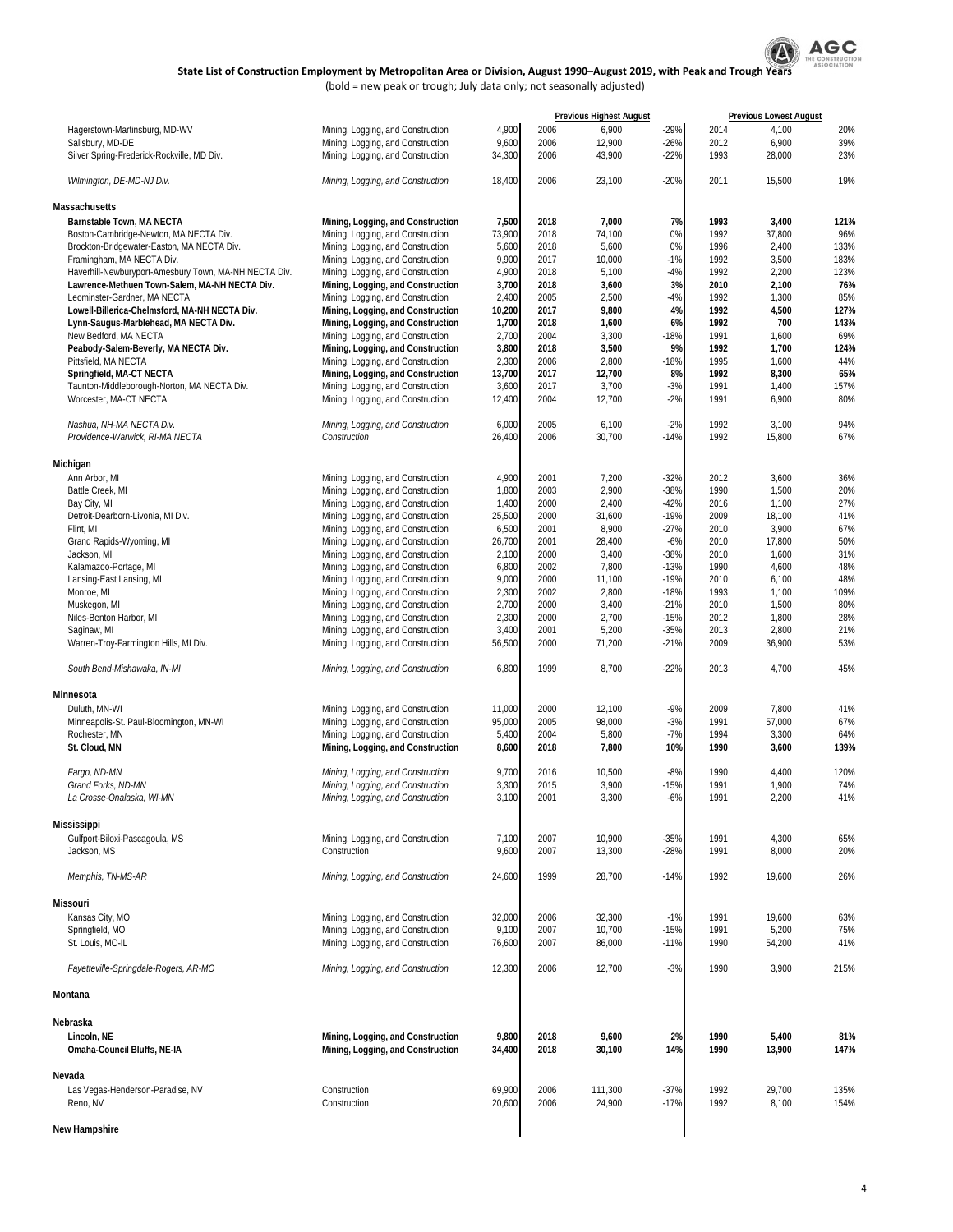

|                                                                                                |                                                                        |                   |              | <b>Previous Highest August</b> |                  |              | <b>Previous Lowest August</b> |              |
|------------------------------------------------------------------------------------------------|------------------------------------------------------------------------|-------------------|--------------|--------------------------------|------------------|--------------|-------------------------------|--------------|
| Dover-Durham, NH-ME NECTA                                                                      | Mining, Logging, and Construction                                      | 1,900             | 2003         | 2,200                          | $-14%$           | 1993         | 1,100                         | 73%          |
| Manchester, NH NECTA                                                                           | Mining, Logging, and Construction                                      | 5,600             | 2005         | 6,000                          | $-7%$            | 1992         | 2,800                         | 100%         |
| Nashua, NH-MA NECTA Div.<br>Portsmouth, NH-ME NECTA                                            | Mining, Logging, and Construction<br>Mining, Logging, and Construction | 6,000<br>2,800    | 2005<br>2005 | 6,100<br>2,800                 | $-2%$<br>0%      | 1992<br>1992 | 3,100<br>1,700                | 94%<br>65%   |
|                                                                                                |                                                                        |                   |              |                                |                  |              |                               |              |
| Haverhill-Newburyport-Amesbury Town, MA-NH NECTA Div.                                          | Mining, Logging, and Construction                                      | 4,900             | 2018         | 5,100                          | $-4%$            | 1992         | 2,200                         | 123%         |
| Lawrence-Methuen Town-Salem, MA-NH NECTA Div.<br>Lowell-Billerica-Chelmsford, MA-NH NECTA Div. | Mining, Logging, and Construction<br>Mining, Logging, and Construction | 3,700<br>10,200   | 2018<br>2017 | 3,600<br>9,800                 | 3%<br>4%         | 2010<br>1992 | 2,100<br>4,500                | 76%<br>127%  |
|                                                                                                |                                                                        |                   |              |                                |                  |              |                               |              |
| <b>New Jersey</b><br>Atlantic City-Hammonton, NJ                                               | Mining, Logging, and Construction                                      | 5,600             | 2007         | 7,300                          | $-23%$           | 2012         | 4,400                         | 27%          |
| Bergen-Hudson-Passaic, NJ                                                                      | Mining, Logging, and Construction                                      | 35,300            | 2007         | 35,200                         | 0%               | 1992         | 23,400                        | 51%          |
| Camden, NJ Div.                                                                                | Mining, Logging, and Construction                                      | 25,700            | 2006         | 27,200                         | $-6%$            | 1992         | 17,900                        | 44%          |
| Middlesex-Monmouth-Ocean, NJ                                                                   | Mining, Logging, and Construction                                      | 40,500            | 2006         | 45,200                         | $-10%$           | 1992         | 24,800                        | 63%          |
| Newark, NJ-PA Div.                                                                             | Mining, Logging, and Construction                                      | 51,200            | 2007         | 53,900                         | $-5%$            | 1992         | 35,000                        | 46%          |
| Trenton, NJ                                                                                    | Mining, Logging, and Construction                                      | 5,700             | 2007         | 6,500                          | $-12%$           | 1993         | 4,000                         | 43%          |
| Vineland-Bridgeton, NJ                                                                         | Mining, Logging, and Construction                                      | 3,000             | 2005         | 3,700                          | $-19%$           | 1993         | 2,200                         | 36%          |
| Allentown-Bethlehem-Easton, PA-NJ                                                              | Mining, Logging, and Construction                                      | 14,700            | 2006         | 17,900                         | $-18%$           | 1993         | 11,900                        | 24%          |
| Wilmington, DE-MD-NJ Div.                                                                      | Mining, Logging, and Construction                                      | 18,400            | 2006         | 23,100                         | $-20%$           | 2011         | 15,500                        | 19%          |
| <b>New Mexico</b>                                                                              |                                                                        |                   |              |                                |                  |              |                               |              |
| Albuaueraue, NM                                                                                | Mining, Logging, and Construction                                      | 24,100            | 2006         | 32,300                         | $-25%$           | 1991         | 14,000                        | 72%          |
| Las Cruces, NM                                                                                 | Mining, Logging, and Construction                                      | 3,800             | 2006         | 5,000                          | $-24%$           | 1991         | 2,200                         | 73%          |
| Santa Fe, NM                                                                                   | Mining, Logging, and Construction                                      | 2,800             | 2007         | 5,000                          | $-44%$           | 2014         | 2,700                         | 4%           |
| <b>New York</b>                                                                                |                                                                        |                   |              |                                |                  |              |                               |              |
| Albany-Schenectady-Troy, NY                                                                    | Mining, Logging, and Construction                                      | 22,000            | 2015         | 21,500                         | 2%               | 1996         | 15,600                        | 41%          |
| Binghamton, NY                                                                                 | Mining, Logging, and Construction                                      | 4,500             | 1990         | 5,600                          | $-20%$           | 1996         | 4,000                         | 13%          |
| Buffalo-Cheektowaga-Niagara Falls, NY                                                          | Mining, Logging, and Construction                                      | 22,800            | 1990         | 25,500                         | $-11%$           | 1994         | 21,200                        | 8%           |
| Dutchess County-Putnam County, NY Div.                                                         | Mining, Logging, and Construction                                      | 9,000             | 2007         | 10,000                         | $-10%$           | 1993         | 6,100                         | 48%          |
| Elmira, NY                                                                                     | Mining, Logging, and Construction                                      | 1,600             | 2011         | 2,300                          | $-30%$           | 1993         | 1,300                         | 23%          |
| Glens Falls, NY                                                                                | Mining, Logging, and Construction                                      | 2,700             | 2008         | 3,200                          | $-16%$           | 1992         | 1,900                         | 42%          |
| Ithaca, NY                                                                                     | Mining, Logging, and Construction                                      | 1,300             | 1990         | 1,700                          | $-24%$           | 1998         | 1,000                         | 30%          |
| Kingston, NY                                                                                   | Mining, Logging, and Construction                                      | 3,400             | 2006<br>2018 | 3,300<br>85,400                | 3%<br>7%         | 1995<br>1992 | 1,700<br>40,600               | 100%<br>125% |
| Nassau County-Suffolk County, NY Div.<br>New York City, NY                                     | Mining, Logging, and Construction<br>Mining, Logging, and Construction | 91,400<br>161,100 | 2018         | 160,200                        | 1%               | 1992         | 86,600                        | 86%          |
| Orange-Rockland-Westchester, NY                                                                | Mining, Logging, and Construction                                      | 48,000            | 2018         | 45,900                         | 5%               | 1993         | 23,700                        | 103%         |
| Rochester, NY                                                                                  | Construction                                                           | 25,000            | 2018         | 23,000                         | 9%               | 1994         | 17,200                        | 45%          |
| Syracuse, NY                                                                                   | Mining, Logging, and Construction                                      | 15,600            | 1990         | 18,100                         | $-14%$           | 1995         | 13,200                        | 18%          |
| Utica-Rome, NY                                                                                 | Mining, Logging, and Construction                                      | 3,900             | 1990         | 5,100                          | $-24%$           | 2016         | 3,700                         | 5%           |
| Watertown-Fort Drum, NY                                                                        | Mining, Logging, and Construction                                      | 1,900             | 2010         | 2,700                          | $-30%$           | 1994         | 1,200                         | 58%          |
| North Carolina                                                                                 |                                                                        |                   |              |                                |                  |              |                               |              |
| Asheville, NC                                                                                  | Mining, Logging, and Construction                                      | 10,700            | 2007         | 12,300                         | $-13%$           | 1991         | 6,800                         | 57%          |
| Burlington, NC                                                                                 | Mining, Logging, and Construction                                      | 2,900             | 2007         | 3,900                          | $-26%$           | 1991         | 1,900                         | 53%          |
| Charlotte-Concord-Gastonia, NC-SC                                                              | Mining, Logging, and Construction                                      | 62,900            | 2007         | 72,700                         | $-13%$           | 1992         | 37,000                        | 70%          |
| Durham-Chapel Hill, NC                                                                         | Mining, Logging, and Construction                                      | 9,000             | 2008         | 10,200                         | $-12%$           | 2012         | 6,700                         | 34%          |
| Fayetteville, NC                                                                               | Mining, Logging, and Construction                                      | 6,000             | 2007         | 6,800                          | $-12%$           | 1991         | 3,700                         | 62%          |
| Greensboro-High Point, NC                                                                      | Mining, Logging, and Construction                                      | 15,900            | 1999         | 19,900                         | $-20%$           | 2012         | 12,400                        | 28%          |
| Greenville, NC                                                                                 | Mining, Logging, and Construction                                      | 3,700             | 2007         | 4,300                          | $-14%$           | 2011         | 2,400                         | 54%          |
| Hickory-Lenoir-Morganton, NC                                                                   | Mining, Logging, and Construction                                      | 4,500             | 2000         | 6,300                          | $-29%$           | 2015         | 3,600                         | 25%          |
| Raleigh, NC                                                                                    | Mining, Logging, and Construction                                      | 41,800            | 2007         | 41,800                         | 0%               | 1991         | 19,100                        | 119%         |
| Rocky Mount, NC                                                                                | Mining, Logging, and Construction                                      | 2,600             | 1999         | 3,600                          | $-28%$           | 1992         | 2,100                         | 24%          |
| Wilmington, NC                                                                                 | Mining, Logging, and Construction                                      | 8,800             | 2006         | 10,900                         | $-19%$           | 1992         | 3,900                         | 126%         |
| Winston-Salem, NC                                                                              | Mining, Logging, and Construction                                      | 11,500            | 1999         | 13,900                         | $-17%$           | 2013         | 8,800                         | 31%          |
| Myrtle Beach-Conway-North Myrtle Beach, SC-NC<br>Virginia Beach-Norfolk-Newport News, VA-NC    | Mining, Logging, and Construction<br>Mining, Logging, and Construction | 11,000<br>41,800  | 2006<br>2005 | 16,900<br>51,300               | $-35%$<br>$-19%$ | 1991<br>1992 | 5,600<br>32,800               | 96%<br>27%   |
|                                                                                                |                                                                        |                   |              |                                |                  |              |                               |              |
| North Dakota                                                                                   |                                                                        |                   |              |                                |                  |              |                               |              |
| Bismarck, ND                                                                                   | Mining, Logging, and Construction                                      | 5,600             | 2014         | 6,300                          | $-11%$           | 1991         | 2,200                         | 155%         |
| Fargo, ND-MN<br>Grand Forks, ND-MN                                                             | Mining, Logging, and Construction<br>Mining, Logging, and Construction | 9,700<br>3,300    | 2016<br>2015 | 10,500<br>3,900                | $-8%$<br>$-15%$  | 1990<br>1991 | 4,400<br>1,900                | 120%<br>74%  |
|                                                                                                |                                                                        |                   |              |                                |                  |              |                               |              |
| Ohio<br>Akron, OH                                                                              | Mining, Logging, and Construction                                      | 15,700            | 2006         | 16,100                         | $-2%$            | 1991         | 11,000                        | 43%          |
| Canton-Massillon, OH                                                                           | Mining, Logging, and Construction                                      | 9,800             | 2001         | 10,400                         | $-6%$            | 2009         | 6,800                         | 44%          |
| Cincinnati, OH-KY-IN                                                                           | Mining, Logging, and Construction                                      | 51,000            | 2005         | 54,900                         | $-7%$            | 2010         | 38,300                        | 33%          |
| Cleveland-Elyria, OH                                                                           | Mining, Logging, and Construction                                      | 43,900            | 1999         | 49,500                         | $-11%$           | 2010         | 34,600                        | 27%          |
| Columbus, OH                                                                                   | Mining, Logging, and Construction                                      | 47,300            | 2001         | 46,800                         | 1%               | 1992         | 30,300                        | 56%          |
| Dayton, OH                                                                                     | Mining, Logging, and Construction                                      | 14,300            | 1999         | 17,000                         | $-16%$           | 2012         | 11,400                        | 25%          |
| Lima, OH                                                                                       | Mining, Logging, and Construction                                      | 2,300             | 2005         | 2,800                          | $-18%$           | 2011         | 1,800                         | 28%          |
| Mansfield, OH                                                                                  | Mining, Logging, and Construction                                      | 2,500             | 2017         | 2,600                          | $-4%$            | 1993         | 1,400                         | 79%          |
| Springfield, OH                                                                                | Mining, Logging, and Construction                                      | 1,300             | 1999         | 2,300                          | $-43%$           | 2012         | 1,200                         | 8%           |
| Toledo, OH                                                                                     | Mining, Logging, and Construction                                      | 16,900            | 2000         | 17,900                         | $-6%$            | 2010         | 11,800                        | 43%          |
| Weirton-Steubenville, WV-OH                                                                    | Mining, Logging, and Construction                                      | 1,700             | 2008         | 3,800                          | $-55%$           | 2016         | 1,600                         | 6%           |
| Youngstown-Warren-Boardman, OH-PA                                                              | Mining, Logging, and Construction                                      | 10,600            | 2000         | 12,300                         | $-14%$           | 2010         | 9,100                         | 16%          |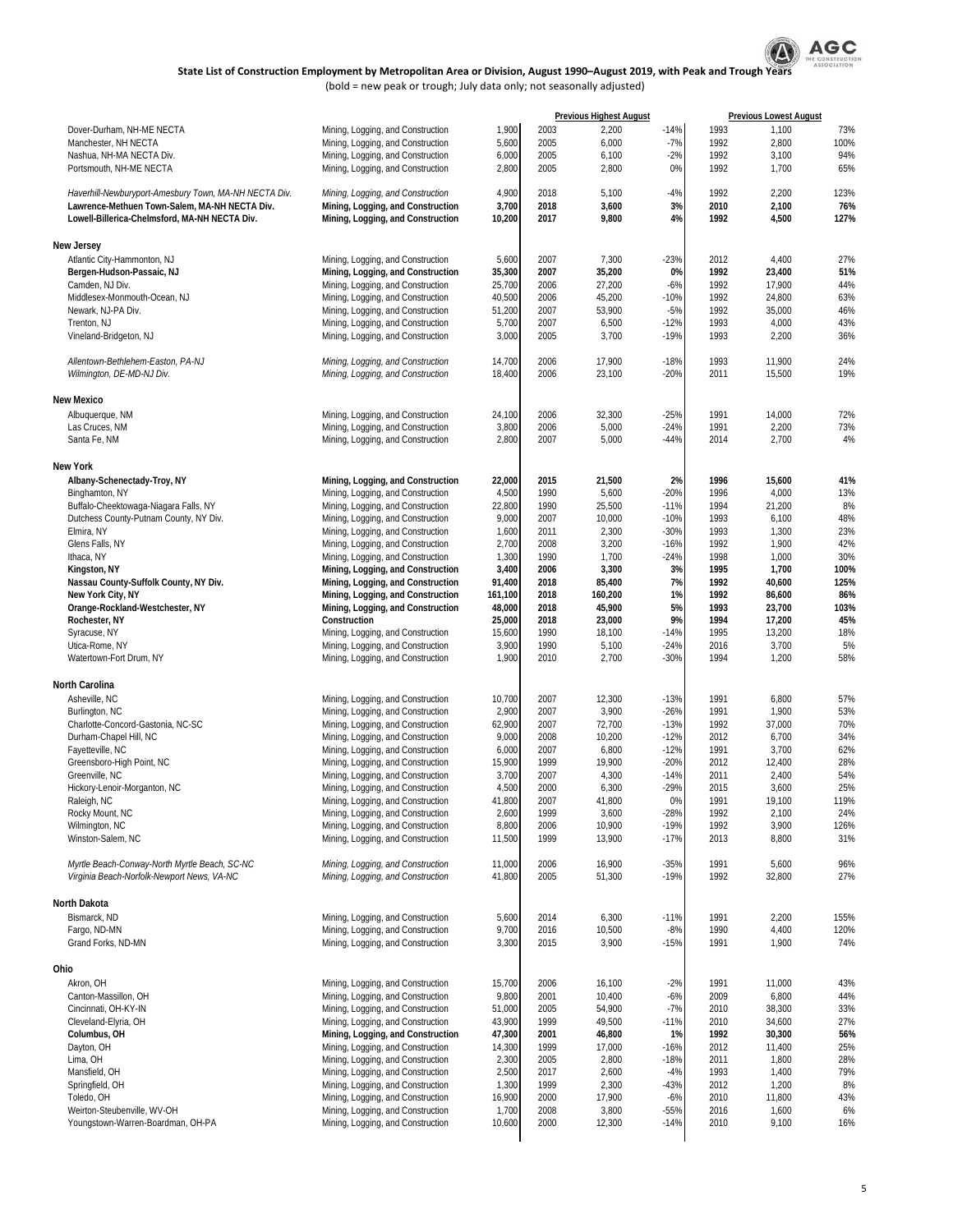

|                                                        |                                   |        |      | <b>Previous Highest August</b> |        |      | <b>Previous Lowest August</b> |      |
|--------------------------------------------------------|-----------------------------------|--------|------|--------------------------------|--------|------|-------------------------------|------|
| Huntington-Ashland, WV-KY-OH                           | Mining, Logging, and Construction | 8,500  | 2008 | 12,800                         | $-34%$ | 2016 | 8,000                         | 6%   |
|                                                        |                                   |        |      |                                |        |      |                               |      |
| Oklahoma                                               |                                   |        |      |                                |        |      |                               |      |
| Lawton, OK                                             | Mining, Logging, and Construction | 1,700  | 2010 | 2,000                          | $-15%$ | 1991 | 1,200                         | 42%  |
| Oklahoma City, OK                                      | Construction                      | 33,500 | 2018 | 30,700                         | 9%     | 1991 | 13,900                        | 141% |
| Tulsa, OK                                              | Construction                      | 25,100 | 2018 | 25,300                         | $-1%$  | 1991 | 12,400                        | 102% |
|                                                        |                                   |        |      |                                |        |      |                               |      |
| Fort Smith, AR-OK                                      | Mining, Logging, and Construction | 5,200  | 2008 | 8,700                          | $-40%$ | 1992 | 4,000                         | 30%  |
|                                                        |                                   |        |      |                                |        |      |                               |      |
| Oregon                                                 |                                   |        |      |                                |        |      |                               |      |
| Albany, OR                                             | Construction                      | 3,400  | 1999 | 3,700                          | $-8%$  | 1990 | 1,800                         | 89%  |
| Bend-Redmond, OR                                       | Mining, Logging, and Construction | 8,200  | 2006 | 9,000                          | $-9%$  | 1992 | 2,800                         | 193% |
| Corvallis, OR                                          | Mining, Logging, and Construction | 1,700  | 2018 | 1,600                          | 6%     | 1993 | 1,000                         | 70%  |
| Eugene, OR                                             | Construction                      | 8,000  | 2007 | 8,700                          | $-8%$  | 1991 | 5,100                         | 57%  |
| Grants Pass, OR                                        | Construction                      | 1,200  | 2005 | 1,900                          | $-37%$ | 1990 | 600                           | 100% |
| Medford, OR                                            | Construction                      | 5,400  | 2007 | 6,100                          | $-11%$ | 1992 | 2,400                         | 125% |
| Portland-Vancouver-Hillsboro, OR-WA                    | Construction                      | 78,200 | 2018 | 76,100                         | 3%     | 1992 | 37,700                        | 107% |
| Salem, OR                                              | Construction                      | 12,900 | 2018 | 11,900                         | 8%     | 1992 | 5,500                         | 135% |
|                                                        |                                   |        |      |                                |        |      |                               |      |
| Pennsylvania                                           |                                   |        |      |                                |        |      |                               |      |
| Allentown-Bethlehem-Easton, PA-NJ                      | Mining, Logging, and Construction | 14,700 | 2006 | 17,900                         | $-18%$ | 1993 | 11,900                        | 24%  |
| Altoona, PA                                            | Mining, Logging, and Construction | 3,200  | 2017 | 3,500                          | $-9%$  | 1992 | 2,400                         | 33%  |
| Bloomsburg-Berwick, PA                                 | Mining, Logging, and Construction | 1,700  | 2008 | 1,700                          | 0%     | 1993 | 900                           | 89%  |
| Chambersburg-Waynesboro, PA                            | Mining, Logging, and Construction | 2,500  | 2006 | 3,300                          | $-24%$ | 2013 | 2,000                         | 25%  |
| Delaware County, PA                                    | Mining, Logging, and Construction | 13,000 | 2003 | 13,600                         | $-4%$  | 1992 | 8,400                         | 55%  |
| East Stroudsburg, PA                                   | Mining, Logging, and Construction | 2,000  | 2005 | 3,300                          | -39%   | 2015 | 1,700                         | 18%  |
| Erie, PA                                               | Mining, Logging, and Construction | 4,500  | 2000 | 5,800                          | $-22%$ | 2010 | 4,300                         | 5%   |
| Gettysburg, PA                                         | Mining, Logging, and Construction | 2,000  | 2006 | 2,200                          | $-9%$  | 2011 | 1,500                         | 33%  |
| Harrisburg-Carlisle, PA                                | Mining, Logging, and Construction | 12,800 | 2002 | 14,100                         | $-9%$  | 2012 | 11,000                        | 16%  |
| Johnstown, PA                                          | Mining, Logging, and Construction | 2,500  | 1990 | 4,800                          | $-48%$ | 2015 | 2,000                         | 25%  |
| Lancaster, PA                                          | Mining, Logging, and Construction | 19,300 | 2018 | 18,700                         | 3%     | 1993 | 11,600                        | 66%  |
| Montgomery County-Bucks County-Chester County, PA Div. | Mining, Logging, and Construction | 57,800 | 2007 | 60,800                         | $-5%$  | 1992 | 42,100                        | 37%  |
| Philadelphia City, PA                                  | Mining, Logging, and Construction | 13,500 | 1990 | 16,500                         | $-18%$ | 2009 | 10,200                        | 32%  |
| Pittsburgh, PA                                         | Construction                      | 66,000 | 2018 | 63,000                         | 5%     | 2010 | 53,600                        | 23%  |
| Reading, PA                                            | Mining, Logging, and Construction | 8,400  | 2007 | 9,700                          | $-13%$ | 1993 | 6,600                         | 27%  |
| Scranton--Wilkes-Barre--Hazleton, PA                   | Mining, Logging, and Construction | 12,000 | 2007 | 12,300                         | $-2%$  | 1993 | 9,600                         | 25%  |
| York-Hanover, PA                                       | Mining, Logging, and Construction | 12,200 | 2007 | 13,300                         | $-8%$  | 1992 | 8,000                         | 53%  |
| Newark, NJ-PA Div.                                     | Mining, Logging, and Construction | 51,200 | 2007 | 53,900                         | $-5%$  | 1992 | 35,000                        | 46%  |
| Youngstown-Warren-Boardman, OH-PA                      | Mining, Logging, and Construction | 10,600 | 2000 | 12,300                         | $-14%$ | 2010 | 9,100                         | 16%  |
|                                                        |                                   |        |      |                                |        |      |                               |      |
| Rhode Island                                           |                                   |        |      |                                |        |      |                               |      |
| Providence-Warwick, RI-MA NECTA                        | Construction                      | 26,400 | 2006 | 30,700                         | $-14%$ | 1992 | 15,800                        | 67%  |
|                                                        |                                   |        |      |                                |        |      |                               |      |
| Norwich-New London-Westerly, CT-RI NECTA               | Mining, Logging, and Construction | 4,300  | 2001 | 5,200                          | $-17%$ | 2012 | 3,600                         | 19%  |
|                                                        |                                   |        |      |                                |        |      |                               |      |
| South Carolina                                         |                                   |        |      |                                |        |      |                               |      |
| Charleston-North Charleston, SC                        | Mining, Logging, and Construction | 23,100 | 2007 | 22,200                         | 4%     | 1993 | 11,600                        | 99%  |
| Columbia, SC                                           | Mining, Logging, and Construction | 18,000 | 2006 | 22,600                         | $-20%$ | 2010 | 15,300                        | 18%  |
| Greenville-Anderson-Mauldin, SC                        | Mining, Logging, and Construction | 20,700 | 1999 | 23,700                         | $-13%$ | 2011 | 14,500                        | 43%  |
| Myrtle Beach-Conway-North Myrtle Beach, SC-NC          | Mining, Logging, and Construction | 11,000 | 2006 | 16,900                         | $-35%$ | 1991 | 5,600                         | 96%  |
| Spartanburg, SC                                        | Mining, Logging, and Construction | 8,000  | 2007 | 9,700                          | $-18%$ | 2014 | 6,100                         | 31%  |
|                                                        |                                   |        |      |                                |        |      |                               |      |
| Augusta-Richmond County, GA-SC                         | Mining, Logging, and Construction | 17,700 | 1990 | 17,800                         | $-1%$  | 2009 | 11,500                        | 54%  |
| Charlotte-Concord-Gastonia, NC-SC                      | Mining, Logging, and Construction | 62,900 | 2007 | 72,700                         | $-13%$ | 1992 | 37,000                        | 70%  |
|                                                        |                                   |        |      |                                |        |      |                               |      |
| South Dakota                                           |                                   |        |      |                                |        |      |                               |      |
| Rapid City, SD                                         | Mining, Logging, and Construction | 5,600  | 2018 | 5,500                          | 2%     | 1992 | 3,100                         | 81%  |
| Sioux Falls, SD                                        | Mining, Logging, and Construction | 10,600 | 2018 | 9,500                          | 12%    | 1990 | 4,200                         | 152% |
|                                                        |                                   |        |      |                                |        |      |                               |      |
| Tennessee                                              |                                   |        |      |                                |        |      |                               |      |
| Chattanooga, TN-GA                                     | Mining, Logging, and Construction | 11,900 | 2006 | 11,500                         | 3%     | 1992 | 7,300                         | 63%  |
| Clarksville, TN-KY                                     | Mining, Logging, and Construction | 3,400  | 2008 | 3,700                          | $-8%$  | 1994 | 2,100                         | 62%  |
| Cleveland, TN                                          | Mining, Logging, and Construction | 1,900  | 2014 | 2,100                          | $-10%$ | 1993 | 1,100                         | 73%  |
| Jackson, TN                                            | Mining, Logging, and Construction | 2,800  | 1997 | 4,700                          | -40%   | 1993 | 2,700                         | 4%   |
| Johnson City, TN                                       | Mining, Logging, and Construction | 2,300  | 2007 | 3,700                          | $-38%$ | 2017 | 2,300                         | 0%   |
| Kingsport-Bristol-Bristol, TN-VA                       | Mining, Logging, and Construction | 6,100  | 2001 | 8,500                          | $-28%$ | 1990 | 4,800                         | 27%  |
| Knoxville, TN                                          | Mining, Logging, and Construction | 18,200 | 2007 | 20,900                         | $-13%$ | 1991 | 11,400                        | 60%  |
| Memphis, TN-MS-AR                                      | Mining, Logging, and Construction | 24,600 | 1999 | 28,700                         | $-14%$ | 1992 | 19,600                        | 26%  |
| Morristown, TN                                         | Mining, Logging, and Construction | 2,000  | 2007 | 2,600                          | -23%   | 2004 | 1,600                         | 25%  |
| Nashville-Davidson--Murfreesboro--Franklin, TN         | Mining, Logging, and Construction | 46,100 | 2018 | 47,200                         | $-2%$  | 1992 | 23,700                        | 95%  |
|                                                        |                                   |        |      |                                |        |      |                               |      |
| Texas                                                  |                                   |        |      |                                |        |      |                               |      |
| Abilene, TX                                            | Mining, Logging, and Construction | 5,100  | 2008 | 6,300                          | $-19%$ | 1990 | 3,300                         | 55%  |
| Amarillo, TX                                           | Mining, Logging, and Construction | 7,500  | 2008 | 7,600                          | $-1%$  | 1991 | 3,400                         | 121% |
| Austin-Round Rock, TX                                  | Mining, Logging, and Construction | 67,000 | 2018 | 65,800                         | 2%     | 1990 | 14,100                        | 375% |
| Beaumont-Port Arthur, TX                               | Mining, Logging, and Construction | 20,600 | 2011 | 21,400                         | $-4%$  | 1996 | 13,200                        | 56%  |
| Brownsville-Harlingen, TX                              | Mining, Logging, and Construction | 2,700  | 2001 | 5,000                          | -46%   | 1992 | 2,300                         | 17%  |
| College Station-Bryan, TX                              | Mining, Logging, and Construction | 8,200  | 2018 | 8,100                          | 1%     | 1990 | 3,100                         | 165% |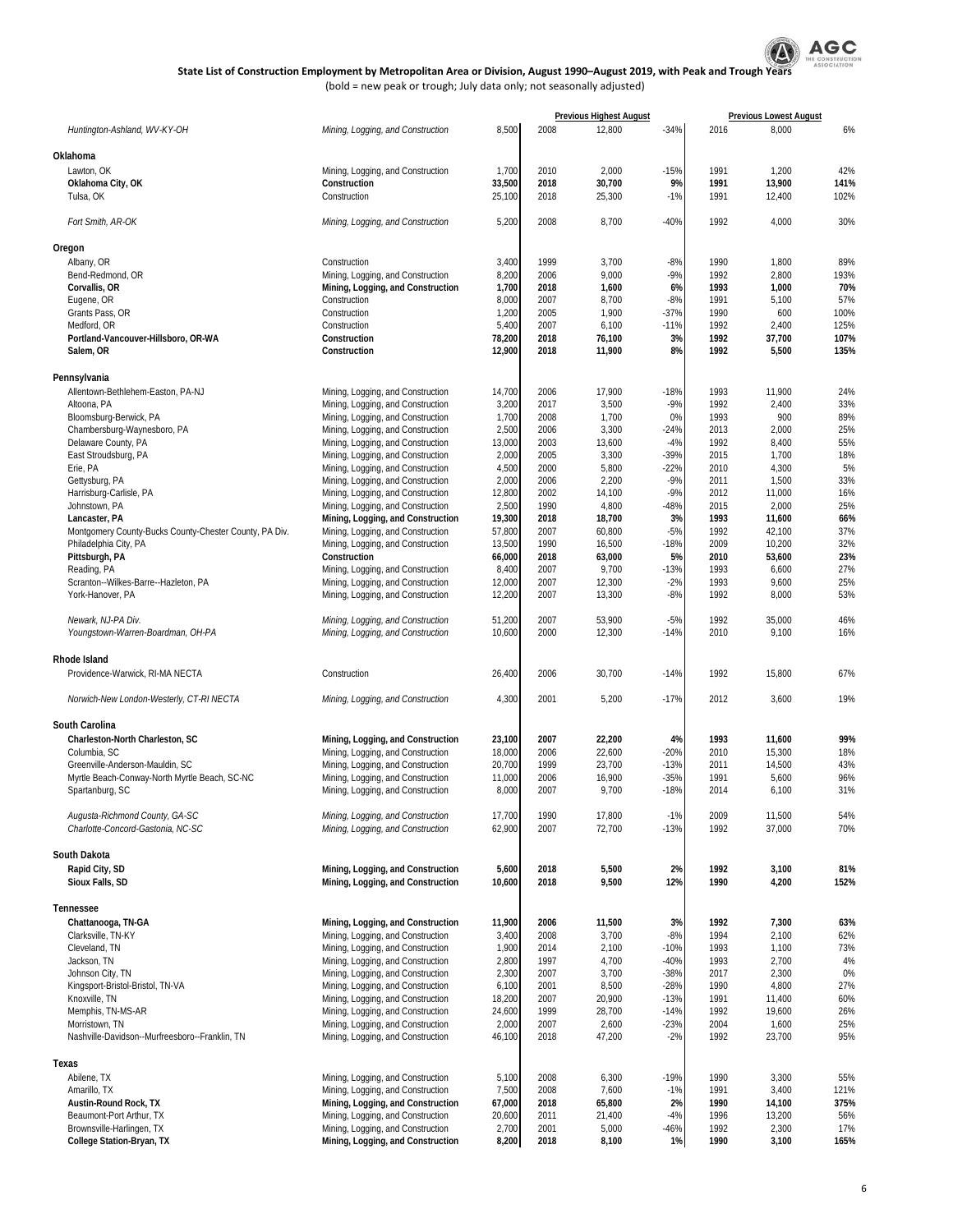

|                                              |                                                                        |                  |              | <b>Previous Highest August</b> |              |              | <b>Previous Lowest August</b> |              |
|----------------------------------------------|------------------------------------------------------------------------|------------------|--------------|--------------------------------|--------------|--------------|-------------------------------|--------------|
| Corpus Christi, TX                           | Mining, Logging, and Construction                                      | 25,000           | 2014         | 26,100                         | -4%          | 1992         | 13,200                        | 89%          |
| Dallas-Plano-Irving, TX Div.                 | Mining, Logging, and Construction                                      | 159,700          | 2018         | 147,300                        | 8%           | 1991         | 66,300                        | 141%         |
| El Paso, TX<br>Fort Worth-Arlington, TX Div. | Mining, Logging, and Construction<br>Mining, Logging, and Construction | 17,500<br>78,900 | 2018<br>2018 | 16,200<br>76,600               | 8%<br>3%     | 1991<br>1990 | 8,300<br>29,900               | 111%<br>164% |
| Houston-The Woodlands-Sugar Land, TX         | Construction                                                           | 227,100          | 2018         | 223,500                        | 2%           | 1993         | 125,600                       | 81%          |
| Killeen-Temple, TX                           | Mining, Logging, and Construction                                      | 7,000            | 2018         | 6,800                          | 3%           | 1990         | 2,700                         | 159%         |
| Laredo, TX                                   | Mining, Logging, and Construction                                      | 4,400            | 1997         | 5,500                          | $-20%$       | 1990         | 3,200                         | 38%          |
| Longview, TX                                 | Mining, Logging, and Construction                                      | 13,600           | 2014         | 18,400                         | $-26%$       | 1996         | 7,700                         | 77%          |
| Lubbock, TX                                  | Mining, Logging, and Construction                                      | 9,200            | 2018         | 8,600                          | 7%           | 1991         | 3,700                         | 149%         |
| McAllen-Edinburg-Mission, TX                 | Mining, Logging, and Construction                                      | 8,000            | 2007         | 11,800                         | $-32%$       | 1991         | 5,100                         | 57%          |
| Midland, TX                                  | Mining, Logging, and Construction                                      | 38,500           | 2018<br>2018 | 38,500                         | 0%<br>3%     | 1999<br>1990 | 10,100                        | 281%<br>273% |
| Odessa, TX<br>San Angelo, TX                 | Mining, Logging, and Construction<br>Mining, Logging, and Construction | 22,000<br>4,000  | 2014         | 21,300<br>4,500                | $-11%$       | 1990         | 5,900<br>1,500                | 167%         |
| San Antonio-New Braunfels, TX                | Construction                                                           | 57,700           | 2008         | 54,700                         | 5%           | 1991         | 25,100                        | 130%         |
| Sherman-Denison, TX                          | Mining, Logging, and Construction                                      | 3,200            | 2018         | 3,200                          | 0%           | 1994         | 1,500                         | 113%         |
| Texarkana, TX-AR                             | Mining, Logging, and Construction                                      | 2,900            | 2008         | 3,700                          | $-22%$       | 1992         | 1,900                         | 53%          |
| Tyler, TX                                    | Mining, Logging, and Construction                                      | 6,700            | 2018         | 6,800                          | $-1%$        | 1995         | 3,800                         | 76%          |
| Victoria, TX                                 | Mining, Logging, and Construction                                      | 4,500            | 2014         | 6,800                          | $-34%$       | 1992         | 3,600                         | 25%          |
| Waco, TX                                     | Mining, Logging, and Construction                                      | 7,800            | 2018         | 7,600                          | 3%           | 1991         | 3,400                         | 129%         |
| Wichita Falls, TX                            | Mining, Logging, and Construction                                      | 2,900            | 2008         | 4,400                          | $-34%$       | 2017         | 2,900                         | 0%           |
| Utah                                         |                                                                        |                  |              |                                |              |              |                               |              |
| Logan, UT-ID                                 | Mining, Logging, and Construction                                      | 3,600            | 2007         | 3,600                          | 0%           | 1990         | 900                           | 300%         |
| Ogden-Clearfield, UT                         | Mining, Logging, and Construction                                      | 22,200           | 2007         | 20,600                         | 8%           | 1990         | 6,800                         | 226%         |
| Provo-Orem, UT                               | Mining, Logging, and Construction                                      | 27,100           | 2018         | 25,700                         | 5%           | 1990         | 4,200                         | 545%         |
| Salt Lake City, UT                           | Mining, Logging, and Construction                                      | 45,500           | 2007         | 48,700                         | $-7%$        | 1990         | 20,100                        | 126%         |
| St. George, UT                               | Mining, Logging, and Construction                                      | 8,400            | 2007         | 9,100                          | $-8%$        | 1990         | 1,200                         | 600%         |
| Vermont                                      |                                                                        |                  |              |                                |              |              |                               |              |
| Burlington-South Burlington, VT NECTA        | Mining, Logging, and Construction                                      | 6,500            | 2006         | 6,700                          | $-3%$        | 1992         | 4,800                         | 35%          |
|                                              |                                                                        |                  |              |                                |              |              |                               |              |
| Virginia<br>Charlottesville, VA              |                                                                        |                  |              |                                | $-21%$       | 1992         |                               |              |
| Lynchburg, VA                                | Mining, Logging, and Construction<br>Mining, Logging, and Construction | 5,900<br>5,800   | 2007<br>2006 | 7,500<br>8,000                 | $-28%$       | 2012         | 4,600<br>5,500                | 28%<br>5%    |
| Northern Virginia, VA                        | Mining, Logging, and Construction                                      | 81,600           | 2006         | 99,100                         | $-18%$       | 1992         | 48,700                        | 68%          |
| Richmond, VA                                 | Mining, Logging, and Construction                                      | 40,600           | 2007         | 46,400                         | $-13%$       | 1992         | 28,700                        | 41%          |
| Roanoke, VA                                  | Mining, Logging, and Construction                                      | 8,900            | 2006         | 10,800                         | $-18%$       | 1992         | 7,500                         | 19%          |
| Virginia Beach-Norfolk-Newport News, VA-NC   | Mining, Logging, and Construction                                      | 41,800           | 2005         | 51,300                         | $-19%$       | 1992         | 32,800                        | 27%          |
| Kingsport-Bristol-Bristol, TN-VA             | Mining, Logging, and Construction                                      | 6,100            | 2001         | 8,500                          | $-28%$       | 1990         | 4,800                         | 27%          |
| Washington                                   |                                                                        |                  |              |                                |              |              |                               |              |
| Bellingham, WA                               | Mining, Logging, and Construction                                      | 8,500            | 2018         | 8,500                          | 0%           | 1993         | 4,800                         | 77%          |
| Bremerton-Silverdale, WA                     | Mining, Logging, and Construction                                      | 5,500            | 2007         | 6,300                          | $-13%$       | 1991         | 3,400                         | 62%          |
| Kennewick-Richland, WA                       | Mining, Logging, and Construction                                      | 10,100           | 2018         | 9,700                          | 4%           | 1991         | 3,100                         | 226%         |
| Longview, WA                                 | Mining, Logging, and Construction                                      | 3,500            | 1999         | 4,100                          | $-15%$       | 1992         | 2,800                         | 25%          |
| Mount Vernon-Anacortes, WA                   | Mining, Logging, and Construction                                      | 4,800            | 2007         | 4,600                          | 4%           | 1993         | 2,600                         | 85%          |
| Olympia-Tumwater, WA                         | Mining, Logging, and Construction                                      | 6,700            | 2018         | 7,000                          | $-4%$        | 1992         | 3,500                         | 91%          |
| Seattle-Bellevue-Everett, WA Div.            | Construction                                                           | 108,700          | 2018         | 105,500                        | 3%           | 1994         | 61,300                        | 77%          |
| Spokane-Spokane Valley, WA                   | Mining, Logging, and Construction                                      | 18,200           | 2007         | 16,800                         | 8%           | 1990         | 9,100                         | 100%         |
| Tacoma-Lakewood, WA Div.<br>Walla Walla, WA  | Construction<br>Mining, Logging, and Construction                      | 29,000<br>1,100  | 2007<br>2008 | 27,000<br>1,400                | 7%<br>$-21%$ | 1991<br>2013 | 11,600<br>900                 | 150%<br>22%  |
| Wenatchee, WA                                | Mining, Logging, and Construction                                      | 3,300            | 2007         | 3,500                          | $-6%$        | 2012         | 1,900                         | 74%          |
| Yakima, WA                                   | Mining, Logging, and Construction                                      | 4,900            | 2018         | 4,500                          | 9%           | 1990         | 3,000                         | 63%          |
| Lewiston, ID-WA                              | Construction                                                           | 1,700            | 2018         | 1,600                          | 6%           | 1990         | 800                           | 113%         |
| Portland-Vancouver-Hillsboro, OR-WA          | Construction                                                           | 78,200           | 2018         | 76,100                         | 3%           | 1992         | 37,700                        | 107%         |
| West Virginia                                |                                                                        |                  |              |                                |              |              |                               |              |
| Charleston, WV                               | Mining, Logging, and Construction                                      | 7,200            | 2007         | 13,700                         | $-47%$       | 2016         | 7,300                         | $-1%$        |
| Huntington-Ashland, WV-KY-OH                 | Mining, Logging, and Construction                                      | 8,500            | 2008         | 12,800                         | $-34%$       | 2016         | 8,000                         | 6%           |
| Hagerstown-Martinsburg, MD-WV                | Mining, Logging, and Construction                                      | 4,900            | 2006         | 6,900                          | $-29%$       | 2014         | 4,100                         | 20%          |
| Weirton-Steubenville, WV-OH                  | Mining, Logging, and Construction                                      | 1,700            | 2008         | 3,800                          | $-55%$       | 2016         | 1,600                         | 6%           |
| Wisconsin                                    |                                                                        |                  |              |                                |              |              |                               |              |
| Appleton, WI                                 | Mining, Logging, and Construction                                      | 10,400           | 2000         | 10,400                         | 0%           | 1992         | 6,600                         | 58%          |
| Eau Claire, WI                               | Mining, Logging, and Construction                                      | 4,400            | 2018         | 4,300                          | 2%           | 1991         | 2,300                         | 91%          |
| Fond du Lac, WI                              | Mining, Logging, and Construction                                      | 3,500            | 2008         | 3,900                          | $-10%$       | 1991         | 2,000                         | 75%          |
| Green Bay, WI                                | Mining, Logging, and Construction                                      | 8,800            | 2002         | 10,200                         | $-14%$       | 1990         | 6,100                         | 44%          |
| Janesville-Beloit, WI                        | Mining, Logging, and Construction                                      | 4,000            | 2018         | 3,800                          | 5%           | 1991         | 2,200                         | 82%          |
| La Crosse-Onalaska, WI-MN                    | Mining, Logging, and Construction                                      | 3,100            | 2001         | 3,300                          | $-6%$        | 1991         | 2,200                         | 41%          |
| Madison, WI                                  | Mining, Logging, and Construction                                      | 19,900           | 2006         | 19,700                         | 1%           | 1991         | 11,600                        | 72%          |
| Milwaukee-Waukesha-West Allis, WI            | Construction                                                           | 35,000           | 2007         | 38,200                         | $-8%$        | 2012         | 25,700                        | 36%          |
| Oshkosh-Neenah, WI<br>Racine, WI             | Mining, Logging, and Construction<br>Mining, Logging, and Construction | 5,800<br>3,600   | 2018<br>2004 | 5,700<br>4,400                 | 2%<br>$-18%$ | 1992<br>2012 | 2,800<br>2,400                | 107%<br>50%  |
| Sheboygan, WI                                | Mining, Logging, and Construction                                      | 2,500            | 2001         | 3,000                          | $-17%$       | 2012         | 1,800                         | 39%          |
| Wausau, WI                                   | Mining, Logging, and Construction                                      | 2,800            | 2007         | 3,500                          | $-20%$       | 1990         | 2,100                         | 33%          |
|                                              |                                                                        |                  |              |                                |              |              |                               |              |
|                                              |                                                                        |                  |              |                                |              |              |                               |              |